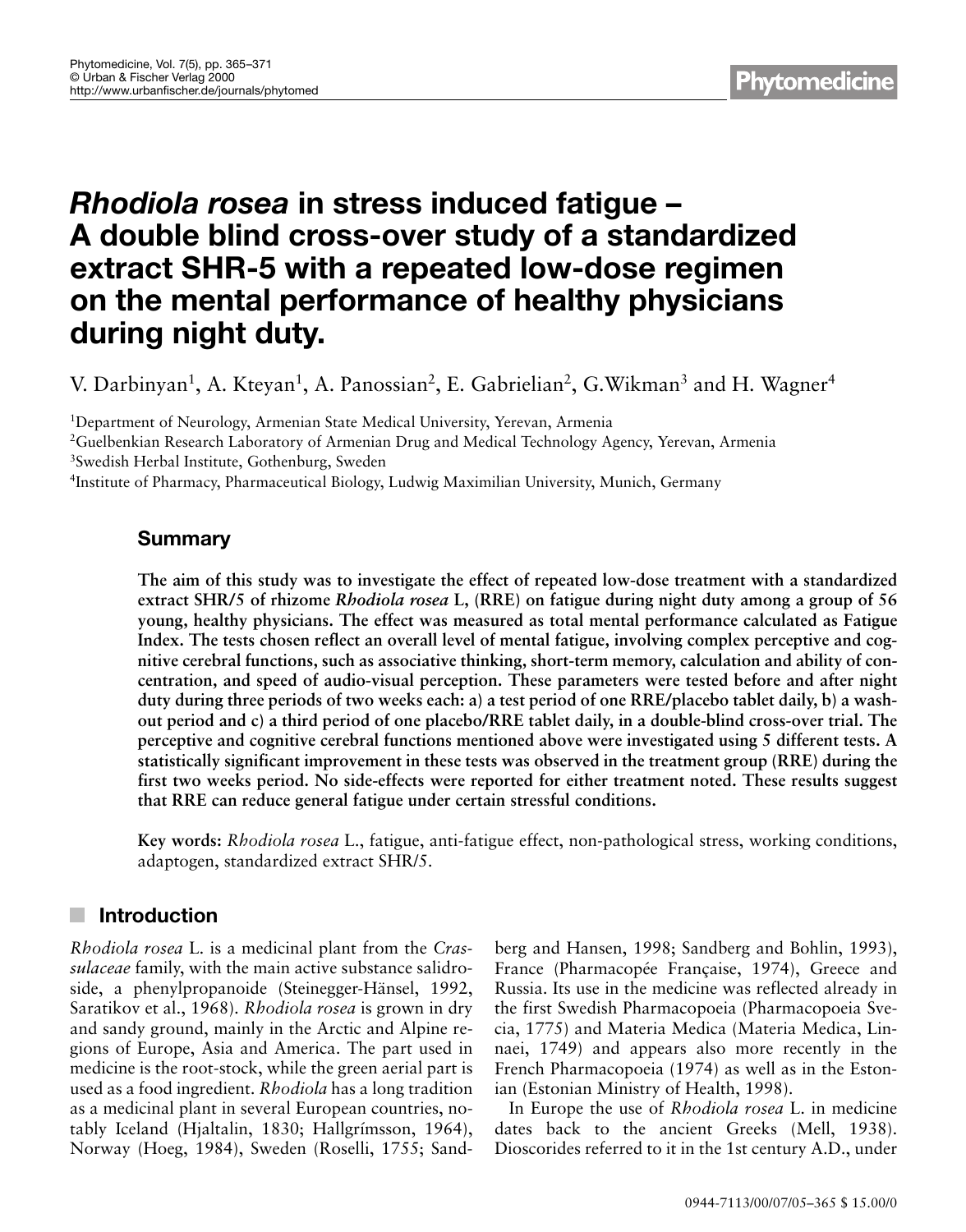the name of *Rodia riza*. In England and on the continent, the drug became known as lignum rhodium in apothecary shops. It was Linnaeus who gave the plant its botanical name *Rhodiola* and its species name, *rosea*. The name alludes to the rose-like odor of the rootstock when freshly cut. In France Rhodiola was used as "brain tonic" in the early  $19<sup>th</sup>$  century (Virey, 1811) and in the alpine region of Germany against headache (Strigl, 1928).

In Russia, *Rhodiola rosea* has been used traditionally and pharmacologically for a long period of time (Saratikov, 1966). *Rhodiola rosea* L. (RRE) preparations have also been used extensively in traditional Tibetan medicine since 300 A.D. for treating lung diseases, particularly lung-heat disorders (Tsarong, 1986; Li, 1995). Thus, among the 175 most important Tibetan drugs in the Handbook of Traditional Tibetan Drugs, *Rhodiola* is mentioned in ten formulations, of which nine are indicated for lung disorders (Tsarong, 1986).

It is, however, primarily in Russia and former USSR that preparations based on *Rhodiola rosea* rhizome and the glycoside salidroside (synonym: rhodioloside, rhodosine) have gained an established position and use within the official medicine (Muravijeva, 1978, Mashkovskij, 1977, Turova and Sapozhnikova, 1984).

The use in medicine in the former USSR/Russia, goes back to a number of pharmacological and clinical investigations in the early 1960, which demonstrated primarily stimulant and anti-stress actions (Müller-Dietz, 1970; Saratikov, 1974). As a result of these studies, preparations based on *Rhodiola rosea* became incorporated into the officinal medicine by 1969 and are described in the last official USSR/Russian Pharmacopoeia and in the current Russian Pharmacopoeia (National Pharmacopoeia of the USSR, 11th Edition, 1987; National Pharmacopoeia Committee, 1996).

The stimulant and anti-stress actions of *Rhodiola rosea* and its active component salidroside (synonym: rhodioloside) have been studied extensively in the USSR/Russia (Aksyonova, 1966, Saratikov, 1974, Sokolov, et al., 1985). A bibliography of published scientific reports on *Rhodiola rosea* (and salidroside) from 1961 to 1987 contains 321 references, of which 119 are pharmacological and clinical studies (Saratikov, 1988).

Pharmacologically, *Rhodiola rosea* and its main active component, salidroside has pronounced and welldocumented stimulant and adaptogenic action (Wagner et al., 1994; Brekhman and Dardymov, 1969; Saratikov et al., 1968; Nörr, 1993; Petkov et al., 1986). The stimulant effect is a part of the adaptogenic action (Saratikov et al., 1965: Zotova, 1966: Saratikov, 1974: Saratikov et al., 1978: Marina and Mikhaleva, 1987). Adaptogenic action is a pharmacological effect seen in

clinical studies as an increased resistance to the harmful effects of various stressors.

It has been shown in pharmacological investigations that *Rhodiola rosea* extracts (RRE) protect laboratory animals from the harmful effects of oxygen, cold, radiation and heavy physical exercise (Saratikov et al., 1968). The stimulant effect of *Rhodiola rosea* increases working capacity, tolerance to anoxia, resistance to microwave irradiation and poisoning by toxins. It decreases also fatigue and regulates brain function (Azizov and Seifulla, 1998, Saratikov et al., 1968). Rats treated with *Rhodiola rosea* extract (RRE) showed improved learning behavior in a maze model 24 hours after treatment. Significant improvement of long-term memory has also been established using memory tests after 10 days' treatment (Petkov et al., 1986).

Human studies have shown that salidroside, an active principle of *Rhodiola*, improved mental ability. In correction tests, the error rates were reduced by approximately fifty persent (Wagner et al., 1994). For a more detailed discussion see Brekhman, Dardymov and Nörr (Brekhman and Dardymov, 1969; Nörr, 1993; Wagner et al., 1994; Fulder, 1980).

An overview of the clinical studies of the anti-fatigue effect of *Rhodiola rosea* preparations shows that a majority are based on single-dose application with a significant effect after 1–2 h. This observation was one of the main motivations for performing a clinical study with repeated dose application of a low daily dose. Another important consideration was to make the investigation in a nearly realistic work situation.

The aim of this placebo-controlled, double-blind cross-over study was to evaluate the efficacy of a *Rhodiola rosea* extract (RRE) with standardized content of salidroside. The study was performed as treatment of non-specific fatigue, resulting from natural physical fatigue and using quantitative analysis of speed of audiovisual perception and short-term memory as criteria for fatigue. The study was based on a model reflecting common work conditions.

# **Material and Methods**

The study was performed in compliance with the revised declaration of Helsinki and approved by the Ethical Review Committee of the Armenian State Medical University of Yerevan.

• *Study design:* The clinical investigation was carried out as a randomized, placebo-controlled, double-blind, cross-over study with a wash-out period. The study was intended to investigate the efficacy of a standardized extract SHR/5 from *Rhodiola rosea* rhizome (RRE) in non-specific fatigue. The primary objective was to study the anti-fatigue effect of *Rhodiola rosea*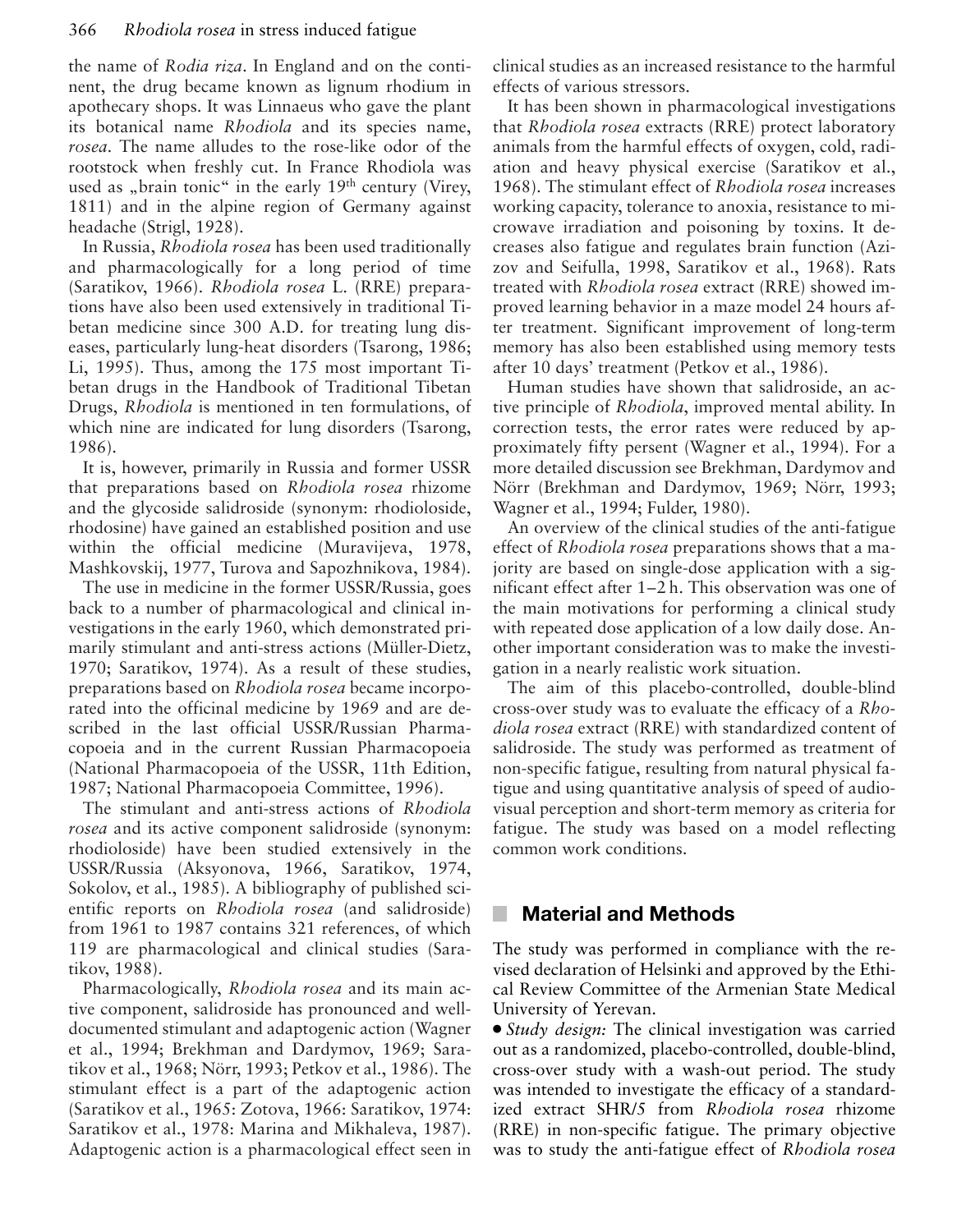preparation using repeated low-dose regimen in healthy volunteers during work-related fatigue. The study parameter chosen and considered relevant for assessment was the degree of fatigue, based on the evaluation of audial and visual short-term memory and ability for mental attention. The level of non-specific fatigue after the night duties was evaluated using five tests focused on the determination of speed of visual and audial perception, attention capacity and shortterm memory. These tests were as follows:

- Test 1: the speed of determination of words associated by meanings, scored in seconds.
- Test 2: the speed of backward spelling of a 6-letter word, scored in seconds.
- Test 3: the speed of subtraction of a given digit sequentially as far as possible from a number between 90 and 99 to 0, scored in seconds.
- Test 4: the number of correctly recalled words, irrespective of sequence and with no time-limit, ten of which were presented audially to the subject, scored in numbers.
- Test 5: the speed of rearranging digits into an order of decreasing magnitude. The digits were randomly distributed in a square, scored in seconds.

For explanation of the rationale for using this test-battery in the measurement of non-pathological fatigue, see MacKinnon and Yudofsky (1986).

A fatigue index was calculated based on these parameters. As a measure for fatigue, each test was given a measure, an index, defined as the following ratio: (score of test before night duty divided by score of test after night duty) x 100. Five different measurements were assessed collectively, giving a total fatigue. The total effect of taking RRE was assessed according to the total fatigue index, FI, which directly gives the level of performances after duty on each occasion in percent of the performance before duty. Each subject was randomly assigned the medication form two directed sets of jars, containing Clinical A 971106 or Clinical B 971106. The volunteers were, according to the assignment of test medication, divided into two groups, A and B. During the first two weeks, the group A (26 persons) each received 1 tablet from the Clinical A batch per day, while group B (30 volunteers) each received 1 tablet from the Clinical B batch per day. During the following two weeks of wash-out period no participants received any medication. After that, both groups were again on two weeks of medication with the opposite clinical batch.

Determination of the level of fatigue after night duty was conducted on the basis of test results before and after duty, i.e., with a time difference of 24 hours.

Each volunteer was tested before receiving the preparation or placebo, at the end of the 2-week period of taking the preparation, at the end of the two weeks wash-out period and at the end of the two weeks of cross over period. For each test occasion, all the scorings for tests 1–5 were tabulated and used as ranking data for a subsequent statistical analysis of all the tests taken together, see Table 1.

Selection of patients. The patients were recruited according to specified inclusion and exclusion criteria after having received written and verbal information about the Department of Neurology, Armenian State Medical University of Yerevan. The patients were comprised of young, healthy physicians on night duty, chosen by Dr. V. Darbinyan and Dr. A. Kteyan during January 1998 – March 1999. All participants were residents of Armenia and had a similar socio-cultural background.

#### **Patient inclusion criteria**

1. Age between 24–35, of both genders.

2. Compliance with the study specifications.

3. All patients were informed about the study and a written consent was requested.

#### **Patient exclusion criteria**

1. Mental disease or declared psychological or major emotional problems.

2. Somatic disease or complaint with fatigue as a symptom.

3. Other medication

Study medication. The test medication (verum and

|         | Test occasion no.           |                                         | Ш                                                                | IV                                      |
|---------|-----------------------------|-----------------------------------------|------------------------------------------------------------------|-----------------------------------------|
| Group A | Before receiving RRE        | After two weeks of<br>receiving RRE     | After two weeks of<br>wash-out period without<br>any perparation | After two weeks<br>of receiving placebo |
| Group B | Before receiving<br>placebo | After two weeks of<br>receiving placebo | After two weeks of<br>wash-out period without<br>any preparation | After two weeks<br>of receiving RRE     |

## **Table 1**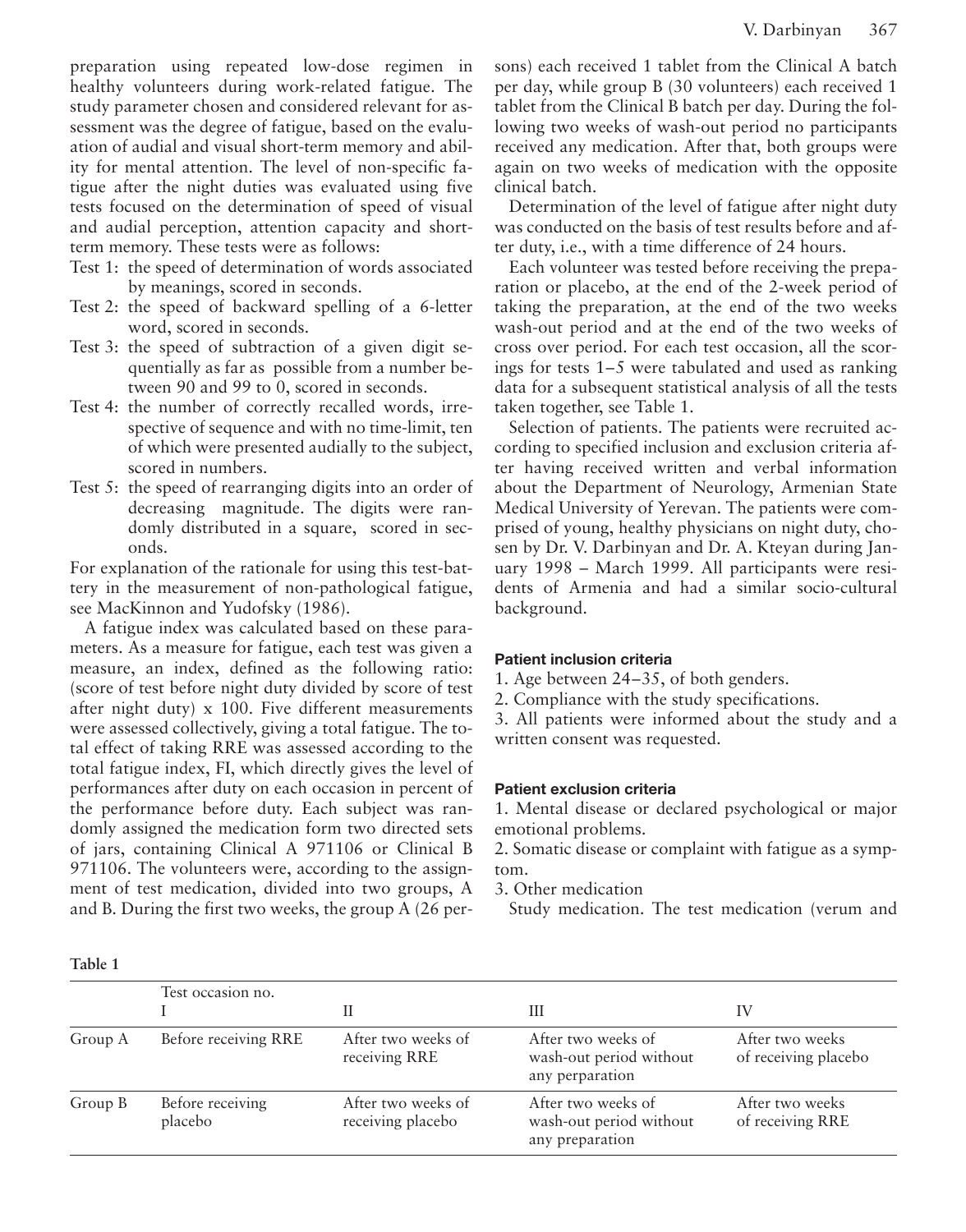

**Fig. 1.** Mean values of Fatigue indices and total index. (Value of scoring before duty = 100).

placebo) was manufactured according to Good Manufacturing Practice (GMP) by Swedish Herbal Institute (SHI) in the form of white, sugar-coated tablets, with the following composition: *VERUM TABLETS*, Extr. sicc. *Rhodiola rosea* SHR/5 170 mg (containing approximately 4.5 mg salidroside), calcii phosphas dibasicus, solani amylum, cellulosum microcristallinum, magnesii stearas, silica colloidalis anh.; *PLACEBO TABLETS*, Lactose 170 mg, calcii phosphas dibasicus, solani amylum, cellulosum microcristallinum, magnesii

Table 3. Test scores: Mean values and standard deviations.

| п<br>ш<br>11<br>.,<br>ъ. |  |
|--------------------------|--|
|--------------------------|--|

|                              | Group A        |                | Group B        |            |  |
|------------------------------|----------------|----------------|----------------|------------|--|
| Total fatigue index $I - II$ |                | $III - IV$     | $I - II$       | $III - IV$ |  |
| Student's T-test<br>P-value  | 0.003<br>(n.s) | 0.2.<br>(n.s.) | 0.08<br>(n.s.) | 0.5        |  |

stearas, silica colloidalis anh.; *COATING FOR BOTH VERUM/PLACEBO*, Saccharose, calcium carbohydrate, magnesium silicate, polyvinylpyrrolidone, titan dioxide.

Verum and placebo tablets were produced with identical organoleptic appearance, and were indistinguishable from each other. Each package of tablets contained 60 tablets to be taken once daily for 14 days. The medications were divided into two sets of plastic jars which were labelled: Clinical A 971106 and Clinical B 971106. An identification number was noted in a protocol to allow a subsequent identification after the completion of the study and statistical analysis. The information on the placebo and the active substance became available to the investigators and volunteers only after the completion of the study and after the statistical analysis was performed.

#### **Anthropometric Data**

Group A: 26 persons: 14 females, 12 males, age  $25.5 \pm$ 3.8.

|       |                |        | PERIOD  |      |              |      |         |      |         |      |
|-------|----------------|--------|---------|------|--------------|------|---------|------|---------|------|
|       |                |        |         |      | $\mathbf{I}$ |      | Ш       |      | IV      |      |
| Group | Test           | B/A    | Mean v. | Std  | Mean v.      | Std  | Mean v. | Std  | Mean v. | Std  |
| A     | 1              | Before | 108.98  | 31.7 | 85.5         | 22.0 | 90.5    | 23.2 | 96.2    | 22.4 |
| A     | 1              | After  | 135.8   | 48.5 | 86.5         | 26.0 | 111.9   | 40.7 | 110.1   | 32.4 |
| A     | 2              | Before | 8.5     | 4.1  | 7.3          | 2.7  | 7.9     | 4.1  | 7.7     | 3.7  |
| A     | $\overline{2}$ | After  | 11.5    | 5.3  | 7.7          | 2.5  | 10.5    | 5.9  | 8.9     | 4.1  |
| A     | 3              | Before | 34.5    | 12.1 | 33.2         | 12.4 | 35.4    | 12.9 | 43.2    | 22.0 |
| A     | 3              | After  | 40.8    | 19.8 | 28.9         | 9.3  | 41.8    | 18.3 | 49.1    | 23.3 |
| A     | 4              | Before | 7.7     | 1.1  | 7.3          | 1.2  | 6.9     | 1.4  | 8.2     | 0.9  |
| A     | 4              | After  | 6.7     | 1.7  | 6.7          | 1.6  | 6.2     | 1.9  | 8.0     | 1.1  |
| A     | 5              | Before | 65.4    | 19.4 | 77.5         | 27.9 | 72.3    | 24.5 | 68.4    | 20.7 |
| A     | 5              | After  | 72.7    | 20.1 | 80.0         | 35.9 | 83.6    | 30.5 | 72.5    | 28.0 |
| B     |                | Before | 96.0    | 21.8 | 91.3         | 20.0 | 89.3    | 14.3 | 95.3    | 14.8 |
| B     | 1              | After  | 120.1   | 35.1 | 91.7         | 20.7 | 91.9    | 14.7 | 96.3    | 17.4 |
| B     | 2              | Before | 8.8     | 2.5  | 8.6          | 2.9  | 8.4     | 3.1  | 8.3     | 2.6  |
| B     | 2              | After  | 11.2    | 3.6  | 10.3         | 3.7  | 8.8     | 3.3  | 8.9     | 3.4  |
| B     | 3              | Before | 40.9    | 8.5  | 42.0         | 9.9  | 42.7    | 10.1 | 43.6    | 11.8 |
| B     | 3              | After  | 44.0    | 9.7  | 41.6         | 9.9  | 41.0    | 8.5  | 44.4    | 10.3 |
| B     | 4              | Before | 7.4     | 1.3  | 7.9          | 1.6  | 8.1     | 1.4  | 8.0     | 1.2  |
| B     | 4              | After  | 7.1     | 2.2  | 7.8          | 1.8  | 8.1     | 1.5  | 7.1     | 1.4  |
| B     | 5              | Before | 68.1    | 22.3 | 105.8        | 48.6 | 76.0    | 27.2 | 62.3    | 14.4 |
| B     | 5              | After  | 72.3    | 15.9 | 90.7         | 33.4 | 86.4    | 29.2 | 70.5    | 18.5 |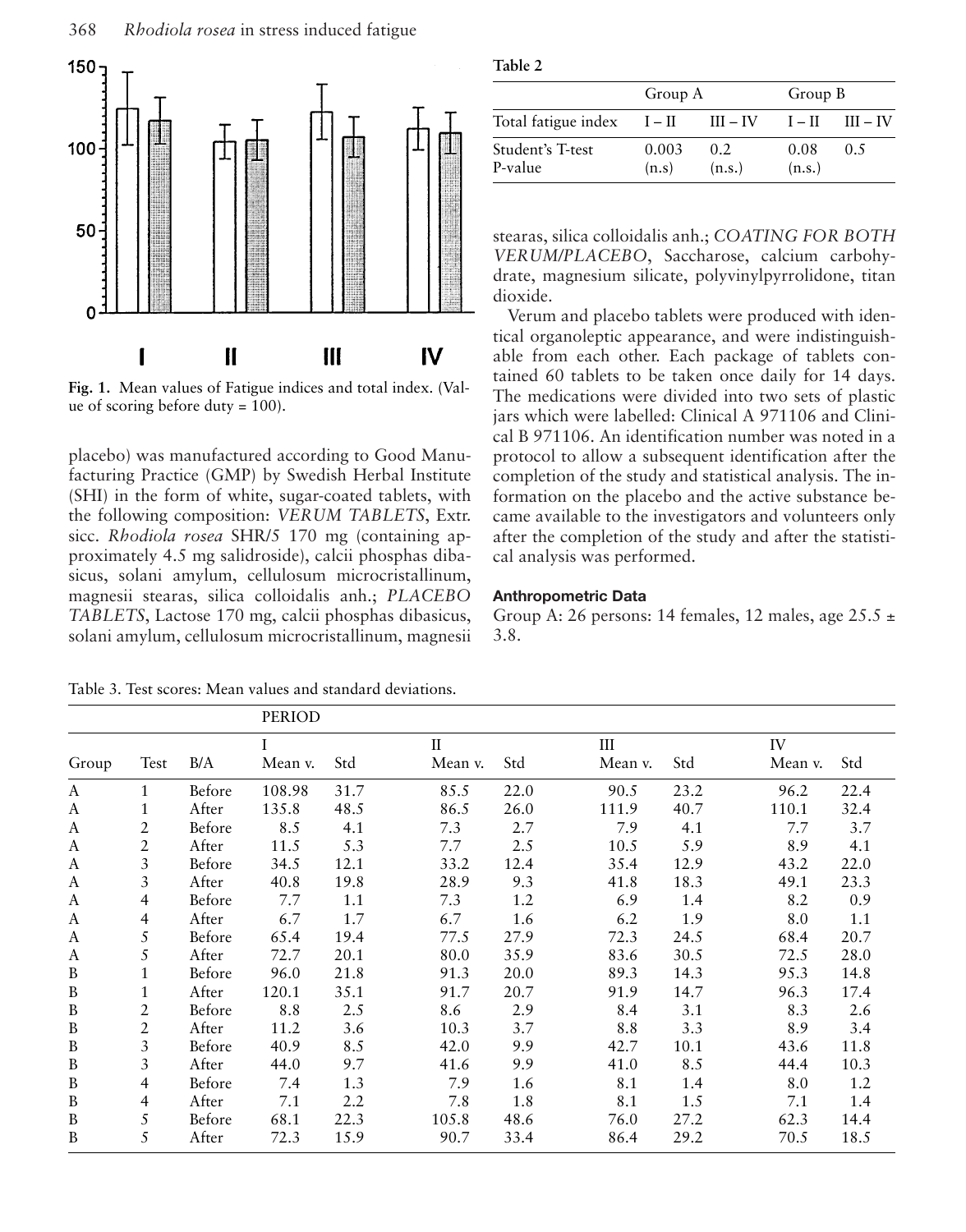Group B: 30 persons: 19 females, 11 males, age  $27.3 \pm$ 2.9.

Statistical analysis. Statistical analysis of the total fatigue indices was performed according to the Student's T-test, two-tailed. Data management and calculations were performed using PRISM Statistical Software Version 2.01 (1996).

## **Results and discussion**

All the patients completed the study and no adverse effects or events were observed. As presented in Figure 1 and Table 2, total fatigue index was significantly improved after two weeks of taking the RRE preparation.

In different clinical trials with *Rhodiola rosea* products, psycho-stimulating, tranquilizing and antidepressive effects have been demonstrated. The preparation is also used for correction of aesthenic conditions (Mikhailova, 1983). A few clinical studies are also worth noting. Studies have been completed with RRE in psychiatric practice as an adjuvant anti-depressant (Brichenko et al, 1986) and as an anti-depressant (Brichenko and Skarokhodova, 1987). The anti-hypnotic effect of the active substance was assessed by Aksenova (Aksenova et al., 1968). Komar studied the stimulating effect in 254 young healthy persons, demonstrating an increased mental work capacity after intake of a *Rhodiola rosea* preparation (Komar et al., 1981). Several other similar studies were made by a number of investigators (Saratikov, 1974; Krasik et al., 1970a; Krasik et al., 1970b; Lapaev, 1982; Metscheryakova et al., 1975; Oleinichenko, 1966; Tuzov, 1968; Mikhailova, 1983).

The use of adaptogens against common non-pathological stress under normal conditions of usual working activity could be of great practical significance. The challenges in the experimental data in clinical practice are the methodological difficulties in measuring such a subjective and complex notion as fatigue. The advantage of the chosen model in a common working situation causing fatigue were the similarity of the stress situation for all the participants in an actual and realistic work situation. Regular night duty work is well known to be stressful and to play a part in causing various pathological conditions, such as long term disturbances of sleep and depressions (Czeisler and Richardson, 1998).

Table 3 presents the mean values of the actual score for each test and period. As is seen, the absolute values of the scores vary considerably from test to test.

To be able to directly compare the tests, Table 4, presents the more relevant relative measure called Fatigue index as defined above. The fatigue index subtracted by 100 (FI – 100) gives directly the change in percent of the performance before and after duty.

The difference between the tests as a measure of fatigue is directly seen from this table. As an example, appears test 1 to be more sensitively dependent on the state of fatigue than test 4, as appears directly from the larger magnitude of a fatigue indices. To have a more relevant and also more reliable measure of the degree of fatigue a total fatigue index was calculated, using the fatigue indices from each test with equal weight. The result is displayed in Table 2 and in Figure 1. The only significant change is seen in the verum group between period I and period II with a change in performance of approximately 20 % ( $p < 0.01$ ). Furthermore this study also shows that for the chosen dosage there was no efficacy in group B after six weeks of treatment. On the second test occasion however, the subjects had been on night duty for a considerably longer time than for the first occasion. It should therefore be taken into consideration that the low dosage used was well-adapted for

|                |       | <b>PERIOD</b> |      |             |      |         |      |         |      |
|----------------|-------|---------------|------|-------------|------|---------|------|---------|------|
|                |       |               |      | $_{\rm II}$ |      | Ш       |      | IV      |      |
| Test           | Group | Mean v.       | Std  | Mean v.     | Std  | Mean v. | Std  | Mean v. | Std  |
| $\mathbf{1}$   | А     | 125.8         | 38.5 | 101.4       | 17.5 | 124.0   | 36.7 | 115.9   | 28.5 |
| 1              | B     | 124.6         | 21.4 | 101.1       | 13.2 | 103.4   | 10.0 | 101.0   | 9.5  |
| 2              | А     | 144.3         | 56.4 | 113.3       | 34.6 | 136.3   | 39.9 | 118.0   | 32.9 |
| 2              | B     | 127.8         | 30.3 | 121.6       | 37.6 | 107.4   | 23.1 | 108.6   | 32.2 |
| 3              | A     | 117.4         | 32.8 | 89.9        | 17.3 | 118.7   | 28.2 | 115.1   | 24.3 |
| 3              | B     | 108.3         | 15.1 | 99.8        | 12.9 | 97.0    | 10.2 | 103.2   | 13.1 |
| $\overline{4}$ | А     | 116.0         | 17.6 | 108.0       | 19.5 | 111.0   | 16.0 | 102.0   | 15.3 |
| $\overline{4}$ | B     | 105.0         | 21.0 | 100.0       | 17.8 | 101.0   | 16.5 | 112.0   | 15.0 |
| 5              | А     | 113.3         | 21.6 | 102.5       | 19.8 | 116.8   | 20.7 | 105.9   | 17.8 |
| 5              | B     | 114.1         | 35.0 | 99.1        | 45.5 | 126.1   | 59.2 | 116.2   | 32.0 |
| Tot. fat. ind. | A     | 124.5         | 22.2 | 104.0       | 10.5 | 122.2   | 16.8 | 111.9   | 13.0 |
| Tot. fat. ind. | B     | 117.0         | 14.2 | 105.1       | 12.3 | 106.8   | 12.4 | 109.2   | 12.6 |

**Table 4.** Mean values of Fatigue indices and total fatigue index. (Value of scoring before duty = 100)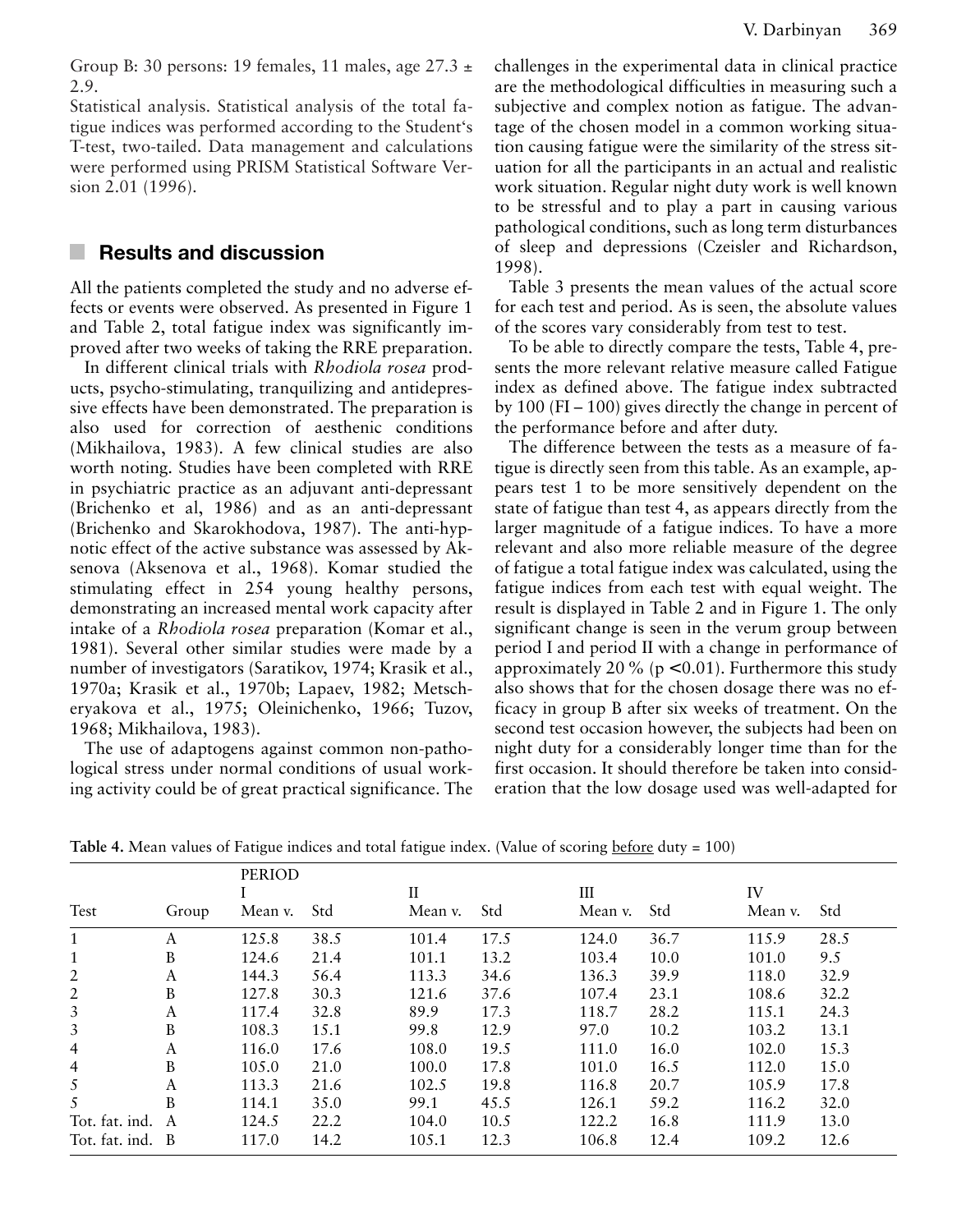| Test | Group   | Pearson's test | P-value |
|------|---------|----------------|---------|
| 1    | A       | 0.48           | 0.013   |
| 1    | B       | 0.503          | 0.005   |
|      | $A + B$ | 0.481          | 0.0002  |
| 2    | A       | 0.493          | 0.01    |
| 2    | B       | 0.486          | 0.006   |
| 2    | $A + B$ | 0.47           | 0.0003  |
| 3    | A       | 0.588          | 0.002   |
| 3    | B       | 0.685          | 0.0001  |
| 3    | $A + B$ | 0.66           | 0.0001  |
| 4    | A       | 0.125          | 0.54    |
| 4    | B       | 0.54           | 0.003   |
| 4    | $A + B$ | 0.266          | 0.049   |
| 5    | A       | 0.362          | 0.075   |
| 5    | B       | 0.072          | 0.712   |
| 5    | $A + B$ | 0.193          | 0.16    |

**Table 5.** Correlation between before-duty scores on occasion I and III.

the situation on the first occasion but not sufficient on the second occasion. It can, however, be concluded that *Rhodiola rosea* SHR/5 extract possesses a clear anti-fatigue effect without any reported adverse reactions or side-effects, at the dosage used in our study in a situation of a moderate level of fatigue and stress.

To shed some more light on the asymmetry of the results between occasion I and II versus III and IV some further questions could be asked:

A basic assumption in cross-over studies is that each individual is in a very similar state on occasion I and after a wash-out period on occasion III. To examine if this assumption holds, the correlation between the before-values on occasion I and on occasion III was calculated. The results are presented in Table 5. The most conspicuous feature is the difference in degree of correlation between tests 1, 2 and 3 versus 4 and 5. While 1, 2 and 3 exhibit a rather good correlation, test 4 and 5 show poor correlation between occasion I and III. This calls for a closer look at these two groups of tests.

First of all, the mean values of the test scores (before values) on occasion I and III do not display a learning effect to which the difference between the two groups of tests could be attributed. Secondly, there does not seem to be an inherent difference in the kind of test between the two groups. However, test 4 differs from all the others in the sense that there is no time limit. On the other hand test 5, showing the lowest correlation does not exhibit any easily distinguishing characteristic. To sum up: Judging from the mean values of the before duty scores, the important assumption of basic similarity between occasion I and occasion III could not be said to hold to a satisfying degree. Test 4 and 5 are responsible for the largest variation but no immediate reason for this could be seen.

The size of the study does not allow for further general conclusions but surely suggests that in a future study of similar design, both higher doses and a larger number of subjects should be used. The present study also indicates that another choice of the test battery, could be more sensitive in assessing a general state of fatigue.

### **References**

- Aksenova, R.A., Zotova, M.I., Nekhoda, M.F., Cherdantsev S.G.: "Comparative characteristics of the stimulating and adaptogenic effects of *Rhodiola rosea* preparations", in: *Stimulants of the CNS*, *Tomsk 2:* 3–12, 1968.
- Aksyonova. R.A.: "The stimulating and adaptogenic effect of a purified *Rhodiola rosea* preparation – rhodosine", in: *Stimulants of the Central Nervous System*, Tomsk, pp. 77–79, 1966.
- Azizov, A.P., Seifulla, R.D.: The effect of Elton, Leveeton, Phytoton, and Adapton on the working capacity of experimental animals. *Eksp. Klin.Farmakol. 61(3):* 61–63, 1998.
- Brekhman, I.I., Dardymov, I.V.: New substances of plant origin which increase non-specific resistance. *Ann. Rev. Pharmacol. 9:* 419–430, 1969.
- Brichenko, V.S., Kupriyanova, I.E., Skorokhodova, T.F.: "The use of herbal adaptogens together with tricyclic antidepressants in patients with psychogenic depressions", in*: Modern Problems of Pharmacology and search for new Medicines, Tomsk, 2:* 58–60, 1986.
- Brichenko, V.S., Skorokhodova, T.F.: Herbal Adaptogens in Rehabilitation of Patients with depression, Clinical and Organisational Aspects of early Manifestations of Nervous and Mental diseases, Barnaul, p. 15, 1987.
- Czeisler, C.A., Richardson, G.S.: "Disorders of sleep and circadian rhythms", in: *Harrison's 14 CD-ROM*, McGraw-Hill, 1998.
- Estonian Ministry of Health Affairs, 21st January, Regulation No. 7, annex 1, 1998.
- Fulder, S.: The drug that builds Russians. *New Scientists 21:* 576–579, 1980.
- Hallgrímsson, H.: *De Rhodiolae, Flóra,* 77–87, 1964.
- Hjaltalin, J.: *Botany of Iceland*, Oslo, 237, 1830.
- Hoeg, O.A.: *Våre Medicinske Planter*, Det Beste, Oslo, 237, 1984.
- Komar, V.V., Kit, S.M., Sishchuk, L.V., Sishchuk, V.M.: Effect *of Rhodiola rosea* on the human mental activity. *Pharmaceutical J. 36:* 4:62–64, 1981.
- Krasik, Ye.D., Morozova, E.S., Petrova, K.P., Rogulina, G.A., Shemetova, L.Ya., Shuvayeva.: New data on the therapy of asthenic conditions (Clinical prospects for the use of *Rhodiola* extract). Material for All-Russia Conf.: *Urgent Problem in Psychopharmacology,* 298–300, 1970a.
- Krasik, Ye.D., Petrova, K.P., Rogulina, G.A.: About the adaptogenic and stimulating effect of *Rhodiola rosea* extract, Materials of All-Union and 5th
- Sverdlovsk Area Conf. of Neuropathologists, Psychiatrists and Neurosurgeons, 26–29 May, proceedings, 215–217, 1970b.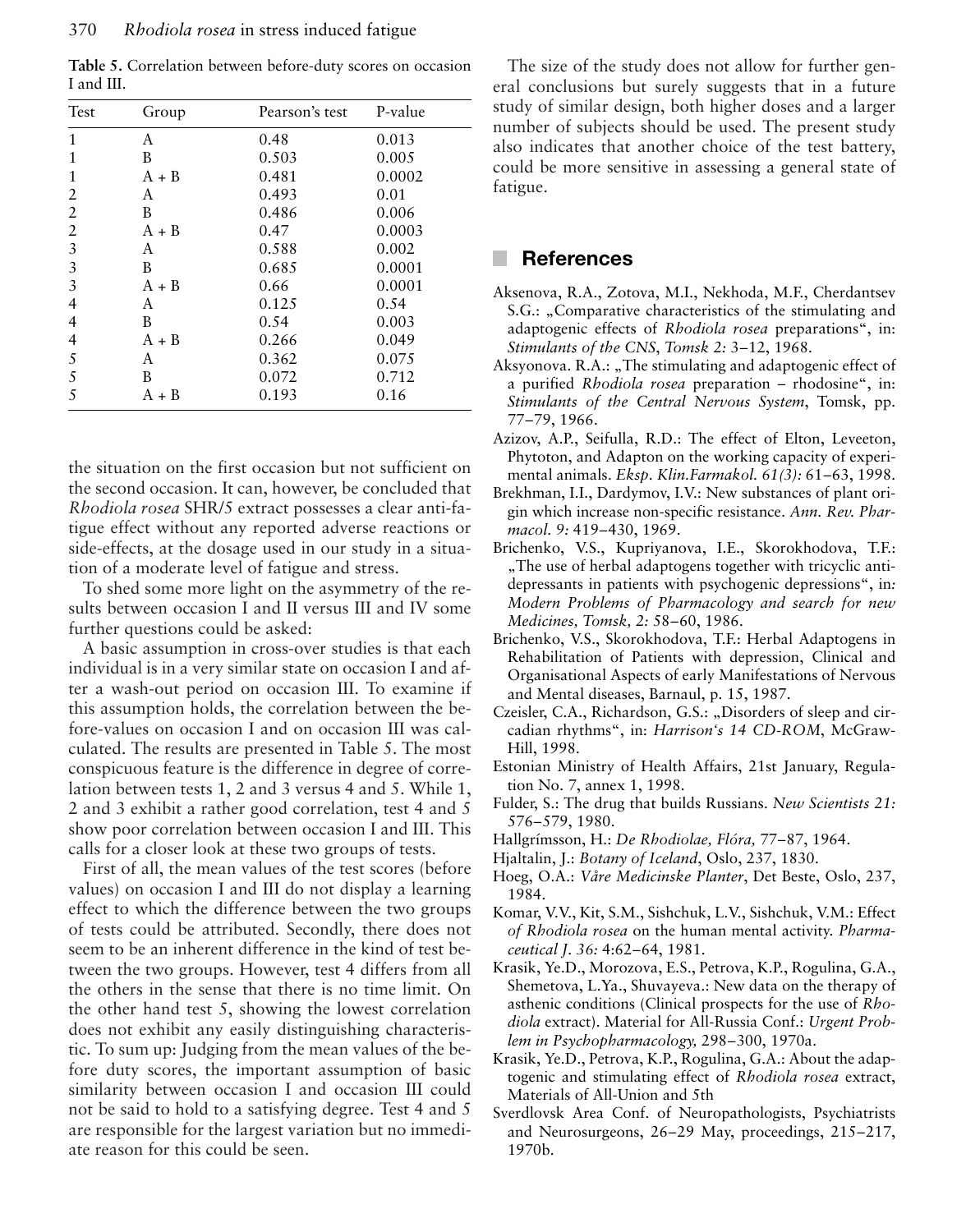- Lapaev, I.I.:  $\sqrt{n}$ . The effect of herbal adaptogens in working capacity of sportsmen-divers", in: *Modern Problems of Military Medicine, Tomsk, 2:* 173–175, 1982.
- Li Y.: The characteristics of Tibetan medicine preparation in Sibu Yidian [Tibetan Medical Dictionary], *Chinese Journal of Ethnomedicine and Ethnopharmacy, 14:* 16–19, 1995.
- MacKinnon, R.A., Yudofsky, S.C.: "Methodology of psychiatric evaluation", in: *Principles of the psychiatric evaluation. J.B. Lipincott Co.,* New York, London, 241–248, 1986.
- Marina, T.F., Mikhaleva, L.K.: "Comparative characteristics of the effect of Para-Tyrosol and *Rhodiola* extract upon the higher nervous activity in rats", in: *Stimulants of the Nervous System,* pp. 16–19, 1987.
- Mashkovskij, M.D.: Medicines (Manual on Pharmaco-therapy for doctors) Part I, Eight revised and amended, Publ. Meditsina, Moscow, 133, 1977.
- Materia Medica, Linné, C, Liber I. de Plantis, 168, 1749.
- Mell, C.D.: Dyes, tannins, perfumes and medicines from *Rhodiola rosea*. *Textile Colorist 60:* 715: 483–484, 1938.
- Metscheryakova, E.I., Mikhailova, M.N., Abrameitsev, V.D.: A study of *Rhodiola rosea* extract effect using the MMPI method. Material of Sci. Pract. Conf. Problems of Rehabilitation of patients with nervous and mental diseases, *Tomsk University Press,* 180–182, 1975.
- Mikhailova, M.N: "Clinical and experimental substantiation of asthenic conditions therapy using *Rhodiola Rosea* extract" in: *Current Problems of Psychiatry*, *Tomsk,* 126–127, 1983.
- Muravijeva, D.A.: Pharmacognosy (With fundamentals of biochemistry of medicinal herbs), Publisher Meditsina, 541 –546, 1978.
- Müller-Dietz, H.: Arzneipflanzen der Sowietunion, Book, Freien Universität, 91–92, 1970.
- National Pharmacopeia Committee, Pharmacopoeia article; PA 42–2163-96, Extractum Rhodiolae fluidum, The Russian Federation Ministry of Health and Medical Industry, 1996.
- National Pharmacopoeia of the USSR, 11th ed., part I, 1987, *Rhodiola rosea* rhizome and roots, pp. 364–366, 1987. New printing 1:2 Moscow, 1998.
- Nörr, H.: Phytochemical and Pharmacological Investigation of the Adaptogenes: *Eleutherococcus senticosus*, *Ocimum sanctum, Codonopsis pilosula*, *Rhodiola crenulata*. Ph.D. Dissertation, Faculty of Chemistry and Pharmacy, Ludwig-Maximillians University, Muenchen, 228 pages, 1993.
- Oleinichenko, U.F.: "The effect of *Eleutherococcus* and *Rhodiola rosea* extracts upon the functional condition of the organ of hearing in those working in noisy shops of the Tomsk Electric engineering plant and in pilots of the Tomsk Airport", in: *Stimulants of the Central Nervous System*, 124–127, 1966.
- Pharmacopée Française, IX edition, 214/100, 1974.
- Petkov, V.D., Yonkov, D., Mosharoff, A., Kambourova,T., Alova, L., Petkov, V.V., Todorov, I.: Effects of alcohol aqueous extract from *Rhodiola rosea* L. roots on learning and memory. *Acta Physiol. Pharmacol. Bulg. 12(1):* 3–16, 1986.

Pharmacopoeia Svecia, Holmia, 39, 1775.

Roselli, C.: En liten dock mycket nyttig örtabok eller Den lille

Naturläkaren, book, C. Topelius, 1755 (Facsimile C. Topelius, 1974).

- Sandberg, F., Bohlin, L.: Fytoterapi växtbaserade läkemedel, Hälsokostrådets förlag, 131, 1993.
- Sandberg, F., Hansen, H.A.: "Örtmedicin och växtmagi, Publishing house: Reader's Digests AB, Stockholm, 233, 1998.
- Saratikov, A.S.: Some results in the search and study of herbal stimulants of the central nervous system, The CNS stimulants, Tomsk University Press, 3–23, 1966.
- Saratikov, A.S.: "Chapter VII: Clinical studies on *Rhodiola rosea*", in: *Golden Root*, Tomsk University Publishing House, 131–139, 1974.
- Saratikov, A.S.: "Bibliography on Rhodiola rosea 1961–1988", in*: Golden Root – Rhodiola rosea*, Tomsk University Press. 1988.
- Saratikov, A.S.; Marina, T.F.; Fisanova, L.L.: "On the effect of salidroside on turnover of catecholamines in brain", in: *Biologicheskiye Nauki 6:* 142,1978.
- Saratikov, A.S., Marina, T.F., Kaliko, I.M.: The stimulating effect of *Rhodiola rosea* on the higher brain structures. *Newsletter of the Siberian Branch of the USSR Academy of Science 8 (Biology 2):* 120–125, 1965.
- Saratikov, A.S., Krasnov, E.E., Chnikina, L.A., Duvidson, L.M., Sotova, M.I., Marina, T.F., Nechoda, M.F., Aksenova, R.A., Tschrdinzeff, S.G.: "Rhodiolosid ein neues Glykosid aus *Rhodiola rosea* und seine pharmakologischen Eigenschaften", in: *Die Pharmazie 23:* 392–395, 1968.
- Sokolov, S.Ya., Ivashin, V.K., Zapesochnaya, G.G., Kurkin, V.A., Shchavlinskii, A.N.: Studies of neurotropic activity of new compounds isolated from *Rhodiola rosea* L. *Clinical Pharmaceutical J. 19, 11:* 1367–1371, 1985.
- Steinegger-Hänsel: Pharmakognosie, 5. ed. Springer-Verlag, HeidelbergAuflage, 613, 1992.
- Strigl von, J.: Arzneimittel der Vergangenheit. Druck Aloys Gogeissl, Passau, 22, 1928.
- Tsarong, T.J.: Handbook of Traditional Tibetan Drugs, Tibetan Medical Publications, Kalimpong, India, 1986.
- Turova, A.D., Sapozhnikova, E.N.: Medicinal Plants of the USSR and Their Use, Fourth edition, Moscow, Publisher Meditsina, 35–37, 1984.
- Tuzov, S.F.: "Comparative characteristics of the effect of some CNS stimulants on muscular capacity on men", in*: Stimulants of the CNS, Tomsk, 2:* 156–161, 1968.
- Wagner, H., Nörr, H., Winterhoff, H.: Plant Adaptogens. *Phytomedicine 1:* 63–76, 1994.
- Virey, J.-J.: Traité de pharmacie théorique et pratique. Paris, 92, 1811.
- Zotova, M.I.: "A comparative characteristic of the stimulating and adaptogenic effect of *Rhodiola rosea* and *Eleutherococcus* extracts", in: *Stimulants of the Central Nervous System*, *Tomsk*, 67–71, 1966.

## **Address**

Vahagn Darbinyan, Department of Neurology, Institute of Surgery, Armenian Medical University, 9 Asratyan St., Kanaker Yerevan, Armenia 375000. Tel. +0 (3742) 284 401 E-mail: epilepsy@acc.am